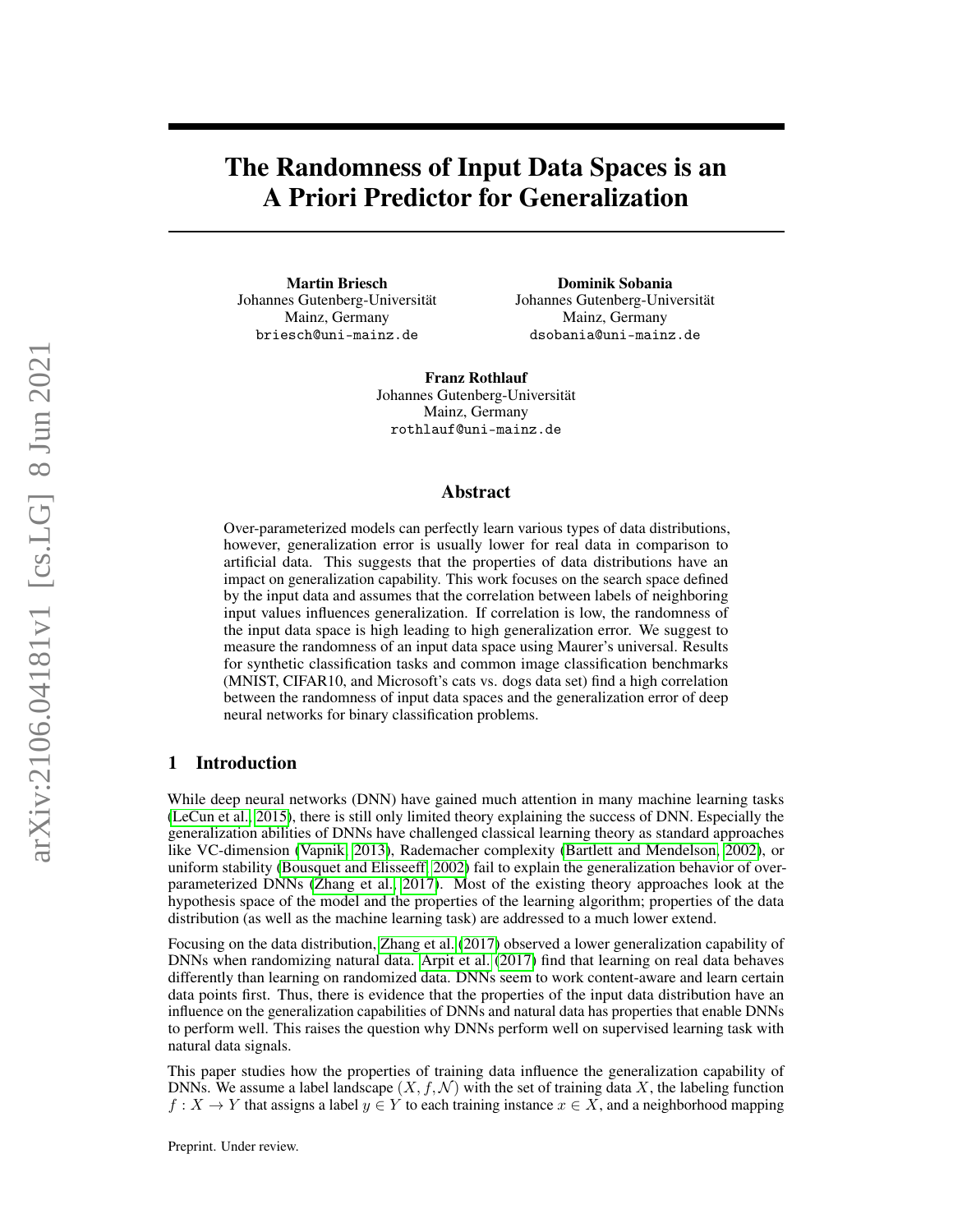$\mathcal{N}: X \to X^2$  which assigns to each input x a set of neighboring inputs. We suggest that the properties of the label landscape formed by the training data influences the generalization behavior of DNNs.

To measure the properties of the training data, we perform a random walk through the label landscape  $(X, f, \mathcal{N})$ . A random walk with N steps iteratively selects a neighboring training instance  $x_i$  (based on a distance metric) and returns the corresponding label  $y_i$ . Thus, it creates a sequence of labels  $y^N$ . We expect that the randomness of  $y^N$  (for example measured by Maurer's universal test) influences the generalization capability of DNNs. If Maurer's universal test indicates that  $y^N$  is a random sequence, then generalization is expected to be low; in contrast, if  $y^N$  is non-random (which means the per-bit entropy of the sequence is low), DNNs are expected to be able to learn well and show high generalization capability for this particular data distribution. Thus, we suggest that the randomness of a sequence of binary labels generated by a random walk through the input data space is a good predictor for the expected generalization capability of DNNs.

We present evidence and experimental results for four types of problems. First, we follow the approach suggested by [Zhang et al.](#page-11-0) [\(2017\)](#page-11-0) and systematically randomize the labeling function  $f: X \to Y$  by assigning the label  $y$  independently at random with probability  $v$ . With stronger randomization of the labels, the resulting sequence  $y^N$  created by a random walk has higher randomness according to Maurer's universal test and generalization decreases. We present results for different binary instances of synthetic test problems where we know the decision boundaries (an XOR type problem, a majority vote problem, and a parity function problem). Second, we study binary instances of MNIST [\(LeCun](#page-10-2) [et al., 1998\)](#page-10-2) and CIFAR10 [\(Krizhevsky et al., 2009\)](#page-10-3) using the same randomization method as in the previous experiments and extend the results with experiments where we randomize the training instances  $x \in X$ . For the extension, we consider four different variants. We either perform a random permutation  $\pi$ :  $x \to x$  of all input variables of the training data (*PermutGlobal*), perform a random permutation of all variables for all training instances (*PermutInd*), draw each input value randomly from a Gaussian distribution matching the original distribution of the input values (*GaussianInd*), or draw each input value from a white noise distribution (*NoiseInd*). The results indicate that Maurer's universal test applied to the sequence  $y^N$  is a good predictor for the expected generalization capability of a DNN. Third, we focus on binary instances of the more complex cats vs. dogs data set [\(Elson](#page-9-3) [et al., 2007\)](#page-9-3) and distinguish between training instances that are either easy or difficult to learn by a DNN. Experimental results confirm that the randomness of  $y^N$  is a good indicator of the expected generalization. Finally, we study some limitations of Maurer's universal test for multi-class labeling problems. As Maurer's universal test is only applicable to binary sequences (and not to sequences of integers), it can not directly measure the randomness of a sequence of integers (which would be the result of a random walk through  $X$  for multi-class label problems). Experimental results confirm that Maurer's universal test fails when applied to multi-label classification problems.

In Sect. [2,](#page-1-0) we describe preliminaries and present Maurer's universal as a novel measure for the randomness of data sets and related supervised learning tasks. Sect. [3](#page-4-0) describes the experimental setting and presents the results. In Sect. [4,](#page-8-0) we give an overview of related work before concluding the paper in Sect. [5.](#page-8-1) Sect. [6](#page-8-2) describes the limitations and future research directions.

#### <span id="page-1-0"></span>2 Randomness of data spaces

Consider a data set D consisting of a finite number m of pairs  $(x_i, y_i)$  where  $x \in X$  and  $y \in Y$ .  $x_{ij}$ denotes the value of the j-th input variable of the vector  $x_i$ ;  $y_i$  denotes the corresponding label. All pairs are drawn i.i.d. from the population distribution  $P_{XY}$ . The goal of a machine learning model in a supervised classification task is to find a function  $h^*$  from a hypothesis space H given a loss function *l* that minimizes the population risk  $R(h)$ :

$$
R(h) = \mathbb{E}[l(h(X), Y)]
$$

$$
h^* = \arg\min_{h \in \mathcal{H}} R(h)
$$

Usually, the model does not have access to the complete distribution  $P_{XY}$  but rather only to the data set D. Therefore, a common approach in machine learning is to minimize the empirical risk  $R_{emp}(h)$ on the given data D: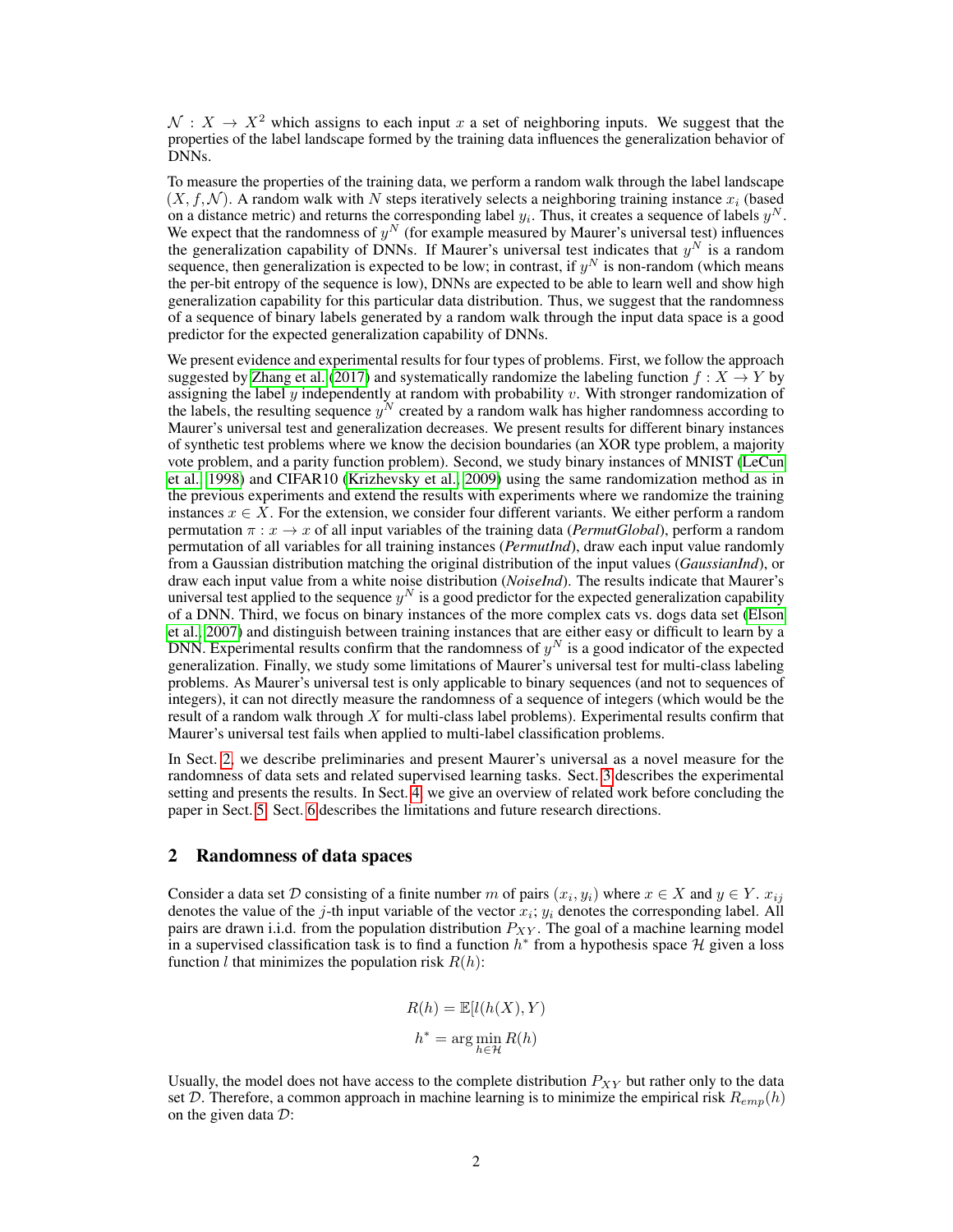$$
R_{emp}(h) = \frac{1}{m} \sum_{i=1}^{m} l(h(x_i), y_i)
$$

$$
\hat{h} = \arg\min_{h \in \mathcal{H}} R_{emp}(h)
$$

Unfortunately, the empirical risk can be significantly different from the population risk. This makes bounding the gap between R(h) and Remp(h), also called *generalization*, a central challenge in machine learning [\(Vapnik, 1992\)](#page-10-4).

In theory, given a sufficient amount of parameters and training time, a multilayer neural network can approximate any function h arbitrarily well [\(Cybenko, 1989;](#page-9-4) [Hornik, 1991\)](#page-10-5). Thus, any data set  $D$ can be learned by a large enough model. This is confirmed by empirical studies where complex DNN models can fit both data from natural signals as well as random data [\(Zhang et al., 2017\)](#page-11-0). Learning arbitrary  $h$  can be achieved by standard DNN models without changing any hyperparameters, neither for the model nor for the used learning algorithm. When fitting DNN models to either natural signals or random data, [Zhang et al.](#page-11-0) [\(2017\)](#page-11-0) as well as [Arpit et al.](#page-9-2) [\(2017\)](#page-9-2) observed differences in the generalization error. For natural signals, usually the generalization error is low; for random or randomized data, generalization error is high.

We believe that the differences in generalization error  $g_{err}$  between different data sets can be explained by the properties of the label landscape defined on the data set  $D$ . Analogously to fitness landscapes known in other domains, we define a label landscape  $(X, f, \mathcal{N})$ , where the labeling function  $f : X \to Y$ Y assigns a label  $y \in Y$  to each training instance  $x \in X$  and a neighborhood mapping  $\mathcal{N}: X \to X^2$ assigns to each input  $x \in X$  a set of neighboring inputs. The labeling function f is defined by the input data; the neighborhood mapping  $N$  is usually problem-specific and defines which input/training data is similar to each other [\(Wright, 1932;](#page-11-1) [Herrmann et al., 2016\)](#page-10-6). Instead of defining  $\overline{\mathcal{N}}$  on the raw input data, we can also define  $N$  on an underlying manifold representing the data.

Using a label landscape defined on the input data, we can calculate relevant properties like the correlation between neighboring data points. Such measures are relevant for combinatorial optimization problems as problems, where the objective values of neighboring solutions are uncorrelated, are difficult to solve [\(Jones and Forrest, 1995;](#page-10-7) [Rothlauf, 2011\)](#page-10-8). If fitness values (labels) of neighbors in the input space are uncorrelated, the no free lunch theorem holds [\(Wolpert and Macready, 1995,](#page-11-2) [1997;](#page-11-3) [Wolpert, 1996b,](#page-11-4)[a\)](#page-11-5) and optimization methods can not beat random search. The situation is similar for non-parametric machine learning methods like kernel machines which rely on the smoothness prior  $h(x) \approx h(x + \epsilon)$ . The smoothness prior assumes that the properties of neighboring inputs (either measured in time or in space) are similar and do not abruptly change. Consequently, kernel machines have problems to learn non-local functions with low smoothness [\(Bengio et al., 2006\)](#page-9-5), although deep learning is able to learn some variants of non-local functions [\(Imaizumi and Fukumizu, 2019\)](#page-10-9).

<span id="page-2-0"></span>Algorithm 1 Random walk

1: Select random start point  $x_0$ 2: Initialize  $y^N = [y_0]$ 3: for  $z = 1, 2, ..., N$  do 4: Select  $x_z$  randomly from the neighborhood  $\mathcal{N}(x_{z-1})$ <br>5: Append  $y_z$  to  $y^N$ 5: Append  $y_z$  to  $y^N$ 6: end for

We suggest to capture the correlation between labels of neighboring input values (taken from the given data set  $D$ ) by performing a random walk through  $(X, f, \mathcal{N})$  and analyzing the resulting sequence  $y^N$  of labels. Algorithm [1](#page-2-0) shows the random walk as pseudo-code. We initialize  $y^N$  with the label  $y_0$ of a random start point  $x_0$  (lines 1-2) and perform N times a step of the random walk appending the label  $y_z$  of a randomly selected  $x_z$  from the neighborhood  $\mathcal{N}(x_{z-1})$  (lines 3-6).

We expect that the randomness of  $y^N$  influences the generalization ability of DNNs trying to learn the properties of  $D$ . For example, we assume a binary classification problem that can easily be learned and linearly separated (see Figure [1a\)](#page-3-0). When performing a random walk through the space of input values, the value of the corresponding label  $y_i$  rarely changes and the randomness of the resulting sequence  $y^N$  is low. Situation is different, if we assign random labels to the input data points (Fig. [1c\)](#page-3-1).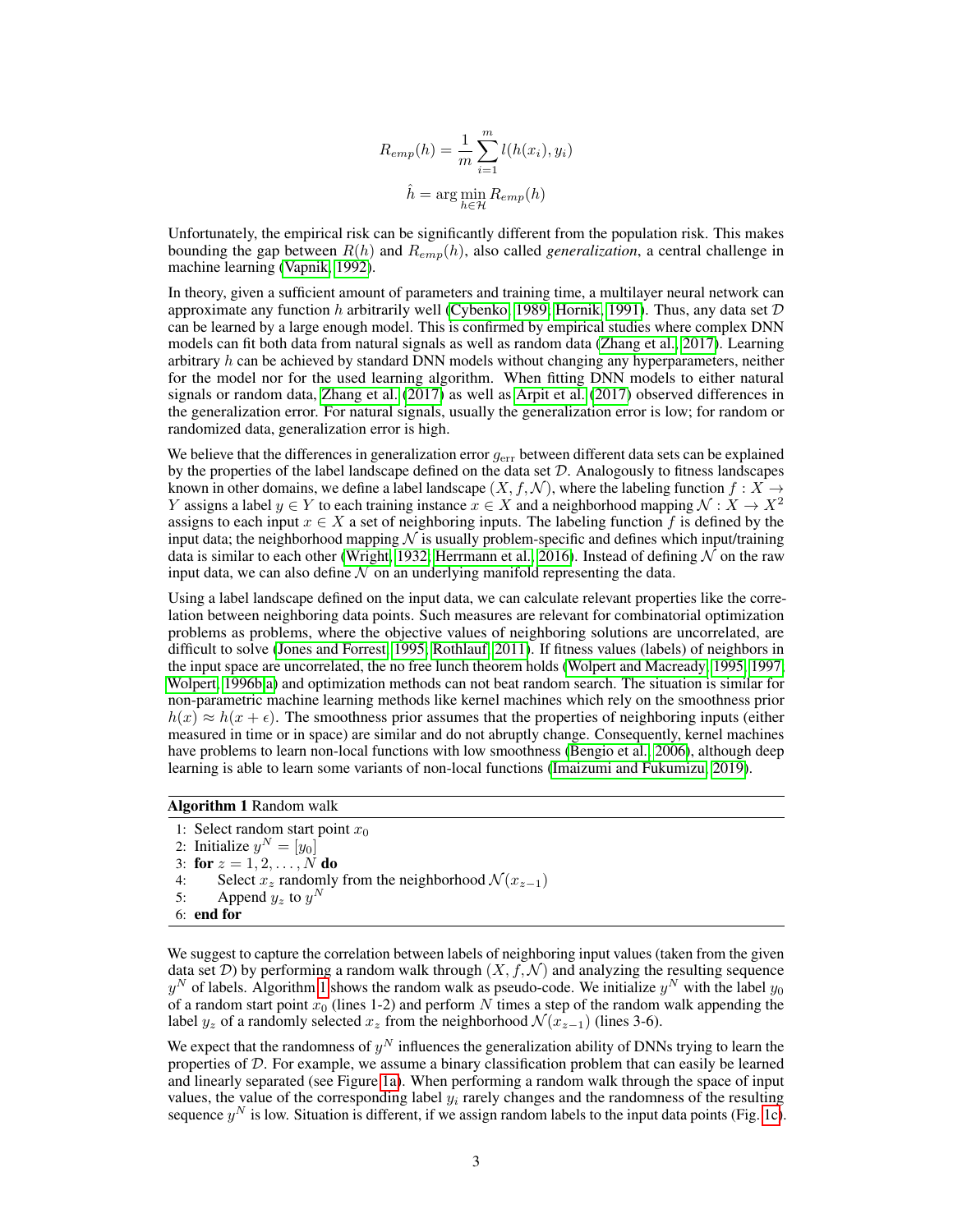<span id="page-3-2"></span><span id="page-3-1"></span><span id="page-3-0"></span>

Figure 1: Resulting landscapes for different example binary classification problems. Each input data has four neighbors. (a) easy problem with high correlation between labels of neighboring input data (b) non-local, but easy problem with low randomness in  $y^N$  (c) non-local and difficult problem, where each input data has a randomly chosen label.

Then, the resulting sequence  $y^N$  is random. In contrast, Fig. [1b](#page-3-2) shows the landscape of the parity problem, which can be well learned using DNN [\(Imaizumi and Fukumizu, 2019\)](#page-10-9) but is a non-local problem. When performing a random walk through such a landscape, the resulting sequence  $y^N$  is non-random but highly structured as the labels of neighboring input data points are always different. This property of the classification problem can be learned by an appropriate model.

To measure the statistical randomness of a binary sequence  $y<sup>N</sup>$ , we suggest using Maurer's universal test  $T_U$  [\(Maurer, 1992;](#page-10-10) [Coron and Naccache, 1998\)](#page-9-6). The purpose of Maurer's universal test is to measure the entropy in the sequence  $y^N$ . Other possibilities to measure the statistical randomness of a sequence are the Wald–Wolfowitz runs test [\(Wald and Wolfowitz, 1940\)](#page-11-6), which measures the number of label changes, or autocorrelation tests [\(Box and Jenkins, 1976\)](#page-9-7). We choose Maurer's universal test as it is able to detect also high-order as well as non-linear dependencies in a sequence.

We use the statistical test Maurer's universal  $T_U$  to test if the source process of the sequence is random [\(Maurer, 1992;](#page-10-10) [Coron and Naccache, 1998\)](#page-9-6). Maurer's universal takes the sequence  $y^N$  of binary labels y (from  $B = \{0, 1\}$ ) as input. The test has three parameters  $\{L, Q, K\}$ . It partitions the sequence in blocks of length  $L$  with  $Q$  blocks used for initializing the test and  $K$  blocks to perform the test. Thus,  $N = (Q + K)L$  and  $b_n(y^N) = [y_{L(n-1)+1}, \ldots, y_{Ln}]$ . The test function  $f_{T_U}: B^N \to \mathbb{R}$  measures the per-bit entropy and is defined as

$$
f_{T_U}(y^N) = \frac{1}{K} \sum_{n=Q+1}^{Q+K} \log_2 A_n(y^N),
$$

where

$$
A_n(y^N) = \left\{ \begin{array}{cl} n & \text{, if } & \forall a < n, b_{n-a}(y^N) \neq b_n(y^N) \\ \min\{a : a \geq 1, b_n(y^N) = b_{n-1}(y^N)\} & \text{, otherwise.} \end{array} \right.
$$

This test function can be used to compute the  $p \in [0, 1]$  value

$$
p = \text{erfc}\left(\left|\frac{f_{T_U} - \text{expectedValue}(L)}{\sqrt{2}\sigma}\right|\right),\,
$$

where erfc is the complementary error function. expectedValue(L) and  $\sigma$  are precomputed values [\(Maurer, 1992\)](#page-10-10). The p value measures the confidence whether the process is non-random. Thus, low values of  $p$  indicate a high probability that the process is non-random.

If Maurer's universal test indicates that  $y^N$  is a random sequence (high values of p), then the generalization capability of a DNN applied to this data set  $D$  is expected to be low; in contrast, if  $y^N$ is non-random (which means the per-bit entropy of the sequence is low), DNNs are expected to be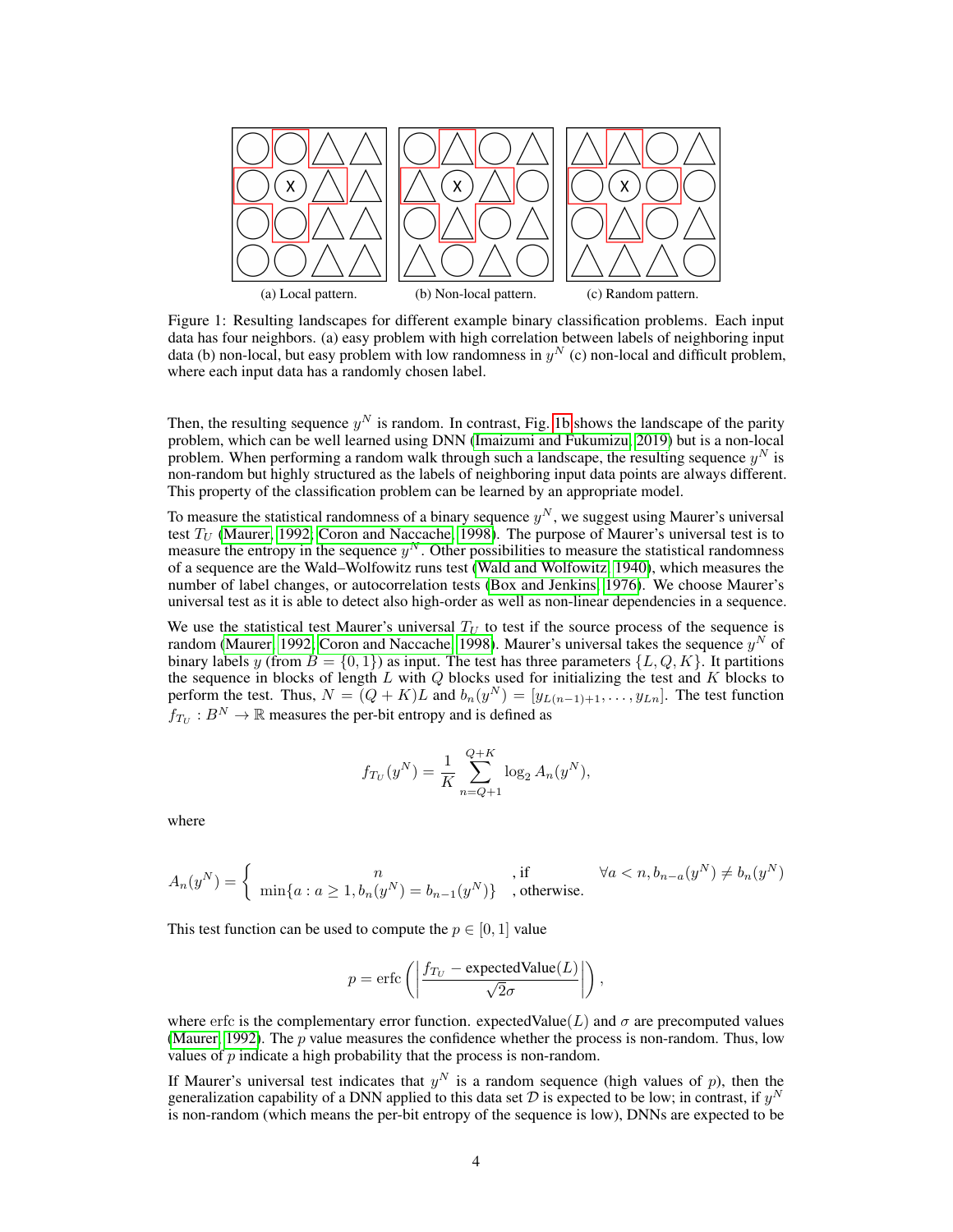able to learn well the structure of  $D$  and show high generalization capability. Thus, we suggest that the randomness of a sequence of binary labels generated by a random walk through the input data space is a good predictor for the expected generalization capability of DNNs learning the input data.

#### <span id="page-4-0"></span>3 Experiments and discussion

To study how the properties of input data influences the generalization capability of DNNs, we randomize all studied data sets to different degrees as suggested by [Zhang et al.](#page-11-0) [\(2017\)](#page-11-0) and perform random walks through the label landscapes  $(X, f, \mathcal{N})$  as described in Algorithm [1.](#page-2-0) For all considered data sets, we perform 30 random walks with  $N = 1,000,000$  steps and calculate the confidence p for the resulting sequence  $y^N$  of labels. As data sets, we use synthetic classification tasks as well as on the common classification benchmarks MNIST [\(LeCun et al., 1998\)](#page-10-2), CIFAR10 [\(Krizhevsky et al.,](#page-10-3) [2009\)](#page-10-3), and the cats vs. dogs data set [\(Elson et al., 2007\)](#page-9-3). For each test problem, the input data is split into 80% train and 20% test data.

For the synthetic classification tasks as well as MNIST, we train a multilayer perceptron (MLP) consisting of two hidden layers with 4,096 neurons each and ReLU activation functions. For CIFAR10 and the cats vs. dogs data set, we use a small convolutional network (CNN) with three convolutional layers with 32/64/64 filters of kernel size 3x3 followed by a dense layer with 256 hidden neurons. After each convolutional layer we use 2x2 MaxPooling and all layers use ReLU activation functions. The models are trained with the Adam optimizer [\(Kingma and Ba, 2014\)](#page-10-11) until convergence to 100% accuracy on the train data. Thus, test error is identical to the generalization error  $q_{err}$ .

All experiments were conducted on a workstation using an AMD Ryzen Threadripper 3990X 64x2.90GHz, an NVIDIA GeForce TITAN RTX and 128GB DDR4 RAM. The DNNs were implemented using Tensorflow 2 [\(Abadi et al., 2016\)](#page-9-8).

#### <span id="page-4-1"></span>3.1 Synthetic classification problems with known decision boundaries

To analyze whether the suggested measure p properly captures the randomness of a problem for both, local and non-local patterns, we first study problems where we already know the the classification problem's decision boundaries. We select three synthetic  $d$ -bit binary classification problems. The first one is a XOR type problem with binary input vectors  $x_i$  ( $x_{ij} \in \{0, 1\}$ ). The label of each vector  $x_i$  depends on the first two input variables while the remaining features hold no explanatory power:

$$
y_i = \begin{cases} 1 & \text{for } x_{i,1} = x_{i,2} \\ 0 & \text{for } x_{i,1} \neq x_{i,2} \end{cases}
$$

The second test problem uses the same binary input vectors  $x_i$ . The label is determined by the majority vote over the elements  $x_{i,j}$ :

$$
y_i = \begin{cases} 1 & \text{for} \quad \sum_{j=1}^d (x_{i,j}) \ge \frac{d+1}{2} \\ 0 & \text{for} \quad \sum_{j=1}^d (x_{i,j}) < \frac{d+1}{2} \end{cases}
$$

The third test problem also uses binary input vectors  $x_i$ . The label of each vector is determined by the parity function:

$$
y_i = \begin{cases} 1 & \text{if} \\ 0 & \text{otherwise} \end{cases} \quad \sum_{j=1}^d (x_{i,j}) \quad \text{is even}
$$

For all synthetic classification tasks, we study instances of different size  $d \in \{11, 15\}$  and corrupt the labeling processes by changing each label  $y$  with probability  $v$  to a random class in the training and test set (see [Zhang et al.](#page-11-0) [\(2017\)](#page-11-0)) to construct different instances of the tasks with varying degrees of structure. The used data set D consists of all possible input vectors, as we assume that  $X = D$ . The neighborhood function  $\mathcal{N}(x)$  maps each input  $x_i \in X$  to a set of inputs  $x \in X$  that are different from  $x_i$  in one position  $x_{i,j}$ . We measure the randomness of  $y^N$  (constructed by the random walk) using Maurer's universal and compare it to the generalization performance of the MLP/CNN.

Figure [2](#page-5-0) plots the measure  $(1 - p)$  over the randomization level v and the generalization error  $g_{\text{err}}$ over  $(1 - p)$  for all studied synthetic classification problems for  $d = 11$  and  $d = 15$ . For comparison, the dashed line indicates the performance of random guessing. All results are averaged over 30 runs.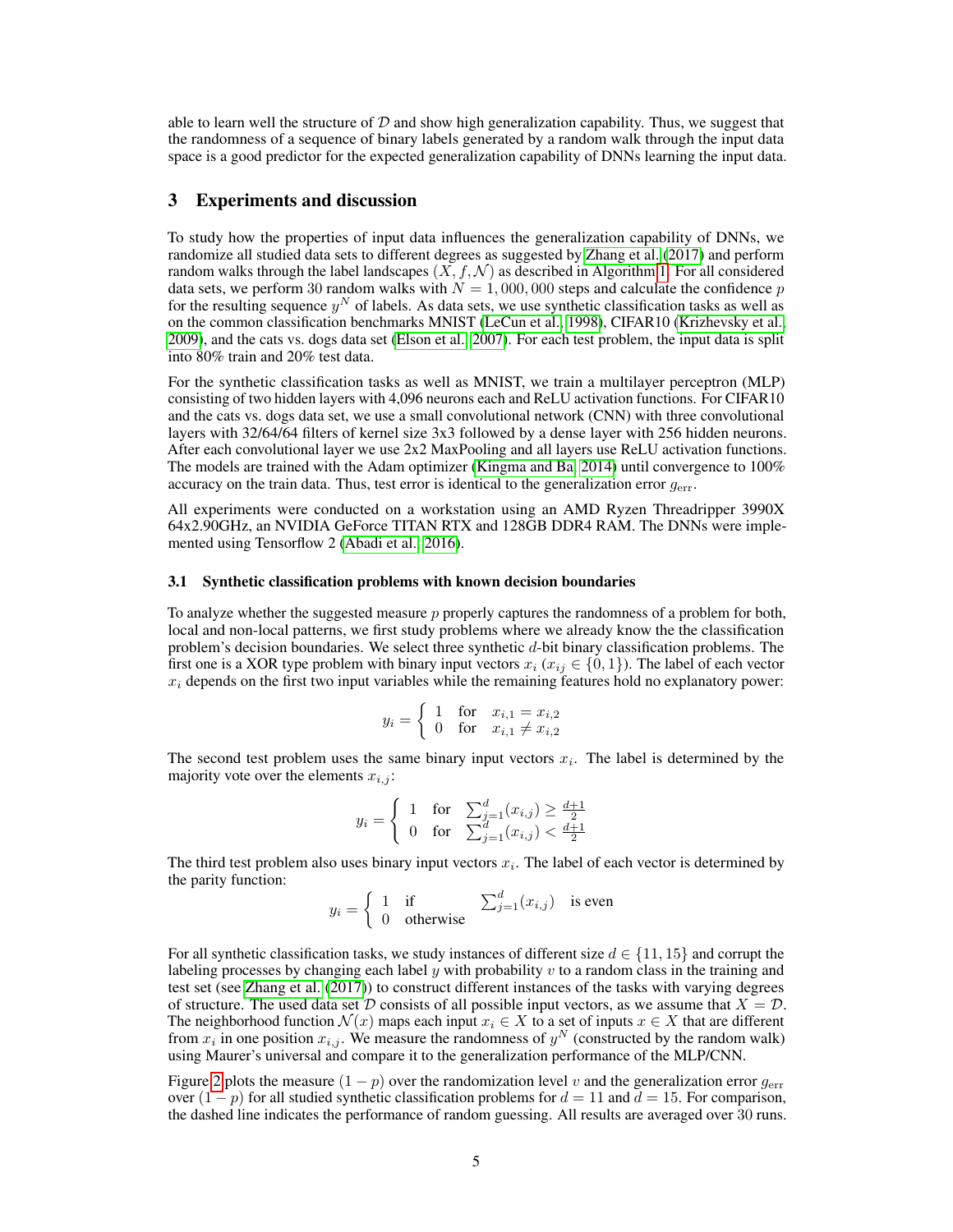<span id="page-5-0"></span>

Figure 2:  $(1 - p)$  over the randomization level v and generalization error  $g_{\text{err}}$  over  $(1 - p)$  for all studied synthetic classification problems (XOR, majority vote, and parity) for  $d = 11$  and  $d = 15$ . The dashed line indicates performance of random guessing. All results are averaged over 30 runs.

We expect that for higher values of v (which leads to a higher randomness of  $y<sup>N</sup>$  and a lower correlation between neighboring inputs) the inherent structure of the classification problem sets declines which leads to lower generalization. The results confirm this expectation, as we can observe lower values of  $(1 - p)$  for larger values of v as well as a lower generalization error  $g_{\text{err}}$  for high values of  $(1 - p)$ . For the considered test problems, the measure  $(1 - p)$  is a good predictor for generalization as Pearson's r correlation coefficient between generalization error  $g_{\text{err}}$  and  $(1 - p)$ is lower than −0.94 for all studied problem instances (see Table [1](#page-11-7) in Appendix [A\)](#page-11-8). This holds not only for small problems ( $d = 11$ ) but also for larger problem instances ( $d = 15$ ). Furthermore and contrary to the smoothness prior, the measure  $(1 - p)$  correctly detects structure (non-randomness) not only in local (XOR, majority vote) but also in non-local (parity) patterns.

#### <span id="page-5-1"></span>3.2 Natural data with unknown decision boundaries

To verify whether our findings also hold on natural data, we extend our experiments to the MNIST and CIFAR10 data sets. We consider a binary classification version of those problems and (as before) corrupt the labeling function f by randomizing each label y with probability v. Again, we study the randomness of  $y^N$  (created by a random walk) and compare it to the generalization capability of MLP/CNN. However, since the true decision variables for the MNIST and CIFAR10 problems do not lie in the raw input matrix but rather are represented by latent variables in an underlying manifold [\(Goodfellow et al., 2016\)](#page-9-9), we first approximate such manifold by reducing the dimension of the input data with a variational autoencoder [\(Hinton and Salakhutdinov, 2006;](#page-10-12) [Kingma and Welling, 2013\)](#page-10-13). Consequently, we define the neighborhood  $\mathcal{N}(x)$  on  $\mathcal D$  as the set of k nearest data points measured by Euclidean distance inside this manifold. In our experiments, we chose  $k = 10$ .

Figure [3](#page-6-0) plots the measure  $(1 - p)$  over the randomization probability v and the generalization error  $g_{\text{err}}$  over  $(1 - p)$  for the binary versions of MNIST and CIFAR10. The dashed line indicates the generalization error gerr of random guessing. Again, all results are averaged over 30 runs.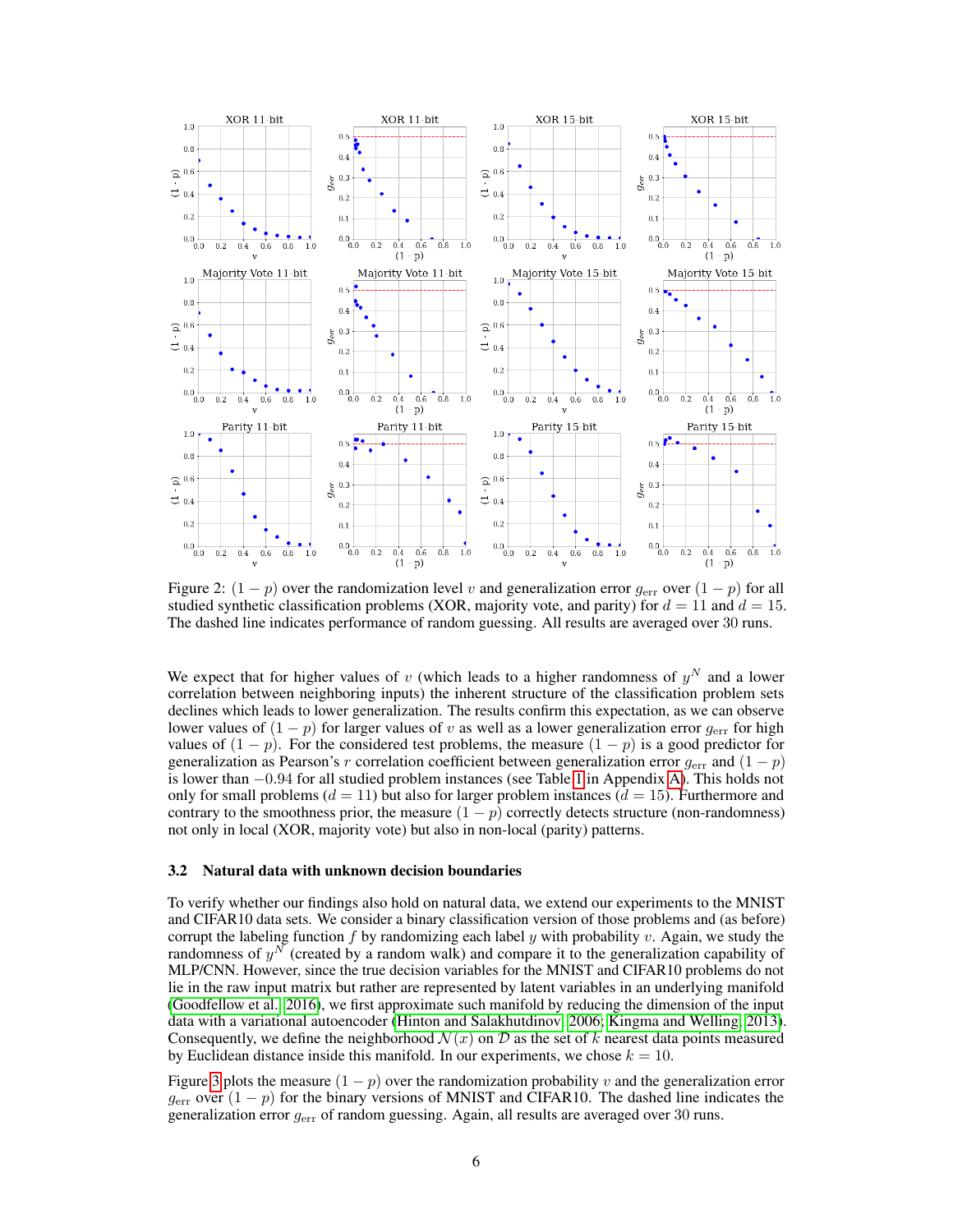<span id="page-6-0"></span>

Figure 3:  $(1-p)$  over the randomization level v and the generalization error  $g_{\text{err}}$  over  $(1-p)$  for the binary versions of MNIST and CIFAR10.

As expected, we also find a strong correlation between p and  $g_{err}$  for natural signals. Again, we observe lower values of  $(1 - p)$  for larger values of v and a lower generalization error  $g_{\text{err}}$  for high values of  $(1-p)$ . The Pearson's r correlation coefficient between generalization error  $g_{\text{err}}$  and  $(1-p)$ is lower than  $-0.97$  for both problem sets (Table [1](#page-11-7) in Appendix [A\)](#page-11-8) indicating that  $(1 - p)$  is a good approximation of the expected generalization error also on natural data.

To study the effects of different types of randomization of f, we now permutate the inputs  $x \in X$ instead of the labels  $y \in Y$ . We consider four different variants: 1) a random permutation  $\pi : x \to x$ of all input variables  $x_{ij}$  of the training data (denoted as  $PermutGlobal$ ), 2) a random permutation of all variables for all training instances (*PermutInd*), 3) replacing a variable value by a random input value from a Gaussian distribution matching the original distribution of input values (*GaussianInd*), and 4) replacing a variable value by a value randomly drawn from a white noise distribution (*NoiseInd*). As before, we study whether the randomness of  $y^N$  is related to the generalization error.

Figure [4](#page-6-1) plots  $(1-p)$  over the four different variants of randomization and the resulting generalization error  $g_{\text{err}}$  over  $(1 - p)$ . Again, the dashed line indicates the performance of random guessing. All results are averaged over 30 runs.

<span id="page-6-1"></span>

Figure 4: (1 − p) over four variants of randomization (*PermutGlobal*, *PermutInd*, *GaussianInd* and *NoiseInd*) and generalization error  $g_{err}$  over  $(1 - p)$  for the binary versions of MNIST and CIFAR10.

Again, we find a strong correlation (Pearson coefficient  $<-0.99$ ) between generalization error  $g_{\text{err}}$ and (1−p). For *PermutGlobal*, we observe a lower effect of randomization for MNIST in comparison to CIFAR10 as the neighborhood of the input data space is more relevant for CIFAR10 than MNIST. For MNIST, the value of a pixel  $x_{ij}$  also has a meaning independently of its neighboring pixels (e.g. some pixels are always activated for a specific label). In contrast for CIFAR10, destroying the neighborhood of a pixel  $x_{ij}$  by placing it next to other, randomly selected pixels makes it much more difficult for the DNN to build a meaningful model. As a result,  $(1 - p)$  is lower for CIFAR10. For *PermutInd*, results are different as the only signal that is left after randomization is the difference in mean and standard deviation of input variables. The differences are higher in CIFAR10 training instances which makes the problem more structured (leading to a lower generalization error) in comparison to MNIST. Both cases are properly captured by  $(1 - p)$ .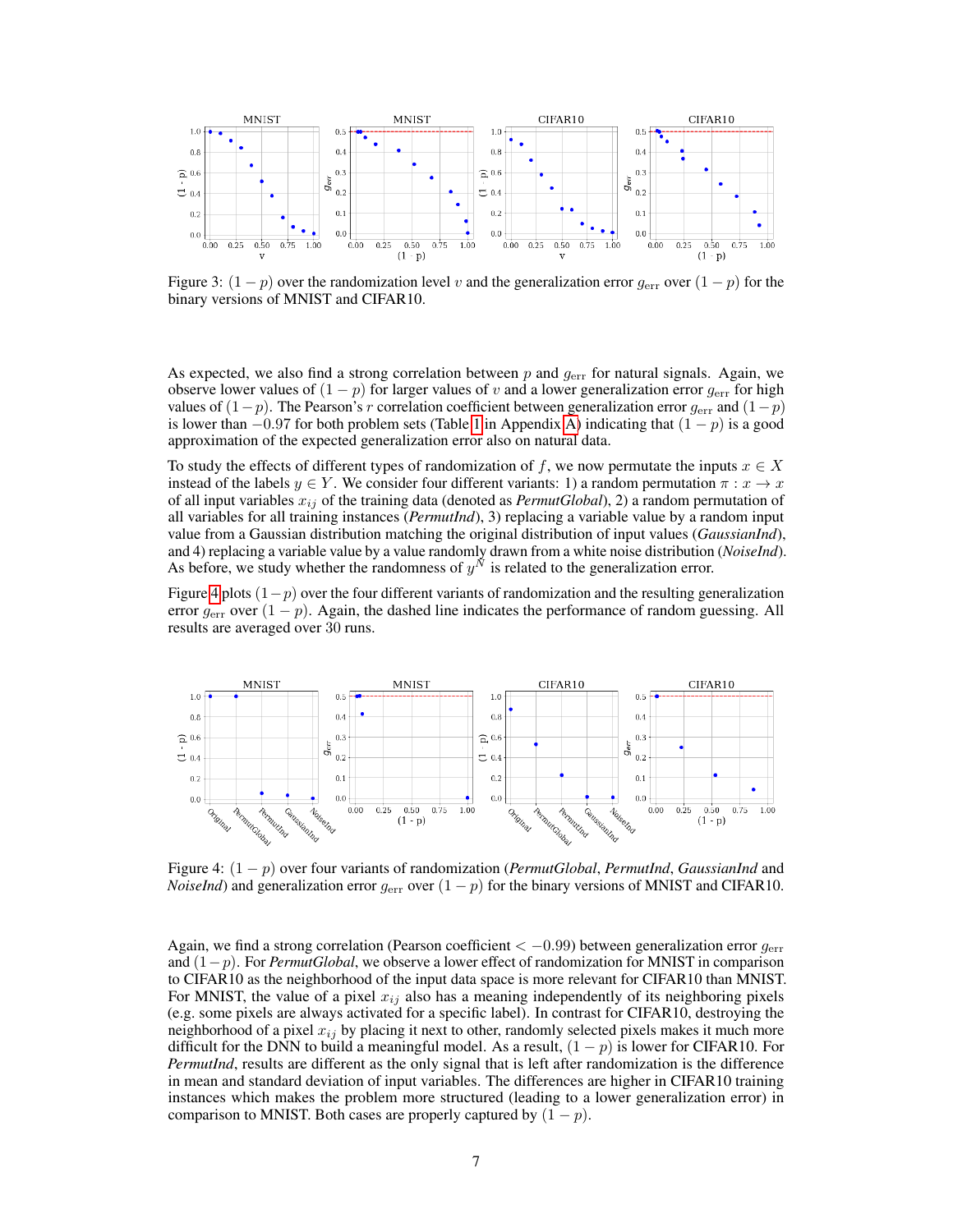<span id="page-7-0"></span>

Figure 5:  $(1 - p)$  for the easy and hard data samples with the corresponding generalization error  $g_{\text{err}}$ .

Figure 6:  $(1 - p)$  over randomization level  $v$  for the CIFAR10 data set using 2, 4, 6 and 8 classes.

#### 3.3 Studying randomness of input data spaces without randomization

While our previous experiments studied the relationship between the randomness of input data spaces measured by  $(1 - p)$  and generalization error for different degrees and variants of randomization, we now investigate differences in the randomness of input data spaces for easy versus hard data samples. Thus, we do not randomize neither  $f$  (Sect. [3.1\)](#page-4-1) nor  $X$  (Sect. [3.2\)](#page-5-1), but create data samples with different properties from  $D$  following an approach suggested by [Arpit et al.](#page-9-2) [\(2017\)](#page-9-2). Consequently, we first train 100 CNNs for 1 epoch on a large data set (cats vs. dogs). Then, we select two subsets (easy versus hard) from  $D$  by selecting the on average 10,000 best and 10,000 worst classified examples for the easy and hard subset, respectively. We expect that Maurer's universal is a good indicator for the differences in randomness of these samples and the resulting generalization error  $g_{\text{err}}$ .

Figure [5](#page-7-0) plots  $(1 - p)$  for the easy and hard data samples as well as the corresponding generalization error  $g_{\text{err}}$ . The dashed line indicates the performance of random guessing. Results are averaged over 30 runs. We find that a high value of  $(1 - p)$  (indicating a high randomness in  $y<sup>N</sup>$ ) correspond to a low generalization error  $g_{\text{err}}$  on the easy sample and vice versa on the hard sample confirming the prediction quality of Maurer's universal. For the easy sample, the generalization error is almost zero which corresponds to a high value of  $(1 - p) \approx 1$  indicating a low randomness of  $y<sup>N</sup>$  and a high structure of the classification problem. Thus the easy data set can be learned by a DNN model with low generalization error. For the hard sample, the randomness of  $y<sup>N</sup>$  is high indicating a low correlation between the labels of neighboring training points.

#### 3.4 Limitations of Maurer's universal

So far we have applied Maurer's universal test only to binary classification problems where  $y^N$  is a binary sequence. In principle, we could apply Maurer's universal test also to multi-class problems, if we assume that the change of a label during a random walk through  $(X, f, \mathcal{N})$  would alter a binary label either from 0 to 1, or vice versa. However, the resulting binary sequence is not meaningful as it not properly captures the the character of multi-class label problems. To solve this problem, appropriate (and different) measures for the randomness of integer sequences would be necessary.

To study the limitations of Maurer's universal, we produce a binary sequence during the random walk by altering between 0 and 1 whenever the new label is different from the previous one. We present results for CIFAR10 with 2, 4, 6 and 8 classes and use the same randomization method for  $y$  as in Sect. [3.2.](#page-5-1) Figure [6](#page-7-0) plots  $(1 - p)$  over the randomization level v for variants of the CIFAR10 data set with 2, 4, 6 and 8 classes. Again, all results are averaged over 30 runs.

As expected, we see that for two classes the measure  $(1 - p)$  declines with higher v. With a higher number of classes,  $(1 - p)$  does not correctly predict the expected generalization error as we obtain higher values of  $(1 - p)$  for higher randomization levels v (for 4, 6, and 8 classes). This effect can be explained as with high levels of v the next element in the sequence  $y^N$  is with high probability a different binary element. Thus, the sequence  $y<sup>N</sup>$  is not a random sequence any more, but we observe a non-local parity problem, where the labels of neighboring input data points are different with high probability. Thus, the random walk through the randomized landscape produces a highly structured sequence  $y^N$  and multi-class label classification tasks would wrongly be classified as easy classification tasks (with low generalization error).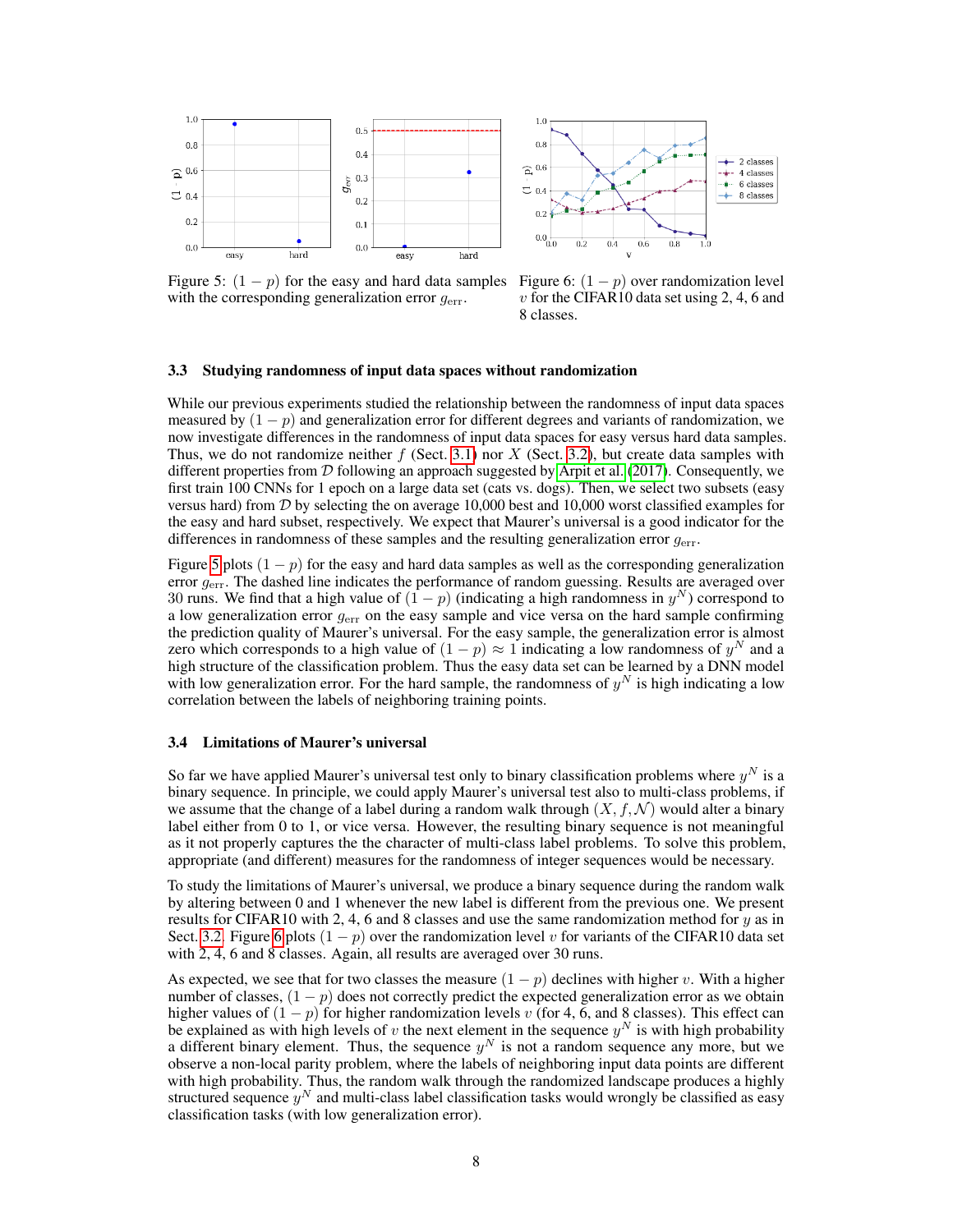In summary, we have presented evidence across different experimental settings that the data itself, viewed as a label landscape, has an influence on the generalization performance of DNNs. We found that the correlation between the labels of neighboring data points measured by the randomness of a sequence produced by a random walk through the input data space can serve as a proper estimate of the expected generalization capacity of a DNN for a given data set. This holds true for constructed test problems as well as real-world data sets, as long as they are binary classification tasks.

# <span id="page-8-0"></span>4 Related work

Bounding the best and worst case for generalization error is a key challenge in machine learning. Traditional learning theory provides such bounds either from a complexity point of view [\(Vapnik,](#page-10-1) [2013;](#page-10-1) [Bartlett and Mendelson, 2002\)](#page-9-0) or using a stability based approach [\(Bousquet and Elisseeff,](#page-9-1) [2002\)](#page-9-1). However, studies suggest that these generalization bounds might not be sufficient to capture the generalization problem, especially in an over-parameterized setting [\(Zhang et al., 2017;](#page-11-0) [Nagarajan](#page-10-14) [and Kolter, 2019;](#page-10-14) [Belkin et al., 2019\)](#page-9-10). This leads to work on extending and sharpening the traditional bounds for neural networks by introducing norms [\(Bartlett et al., 2017;](#page-9-11) [Kawaguchi et al., 2017;](#page-10-15) [Neyshabur et al., 2015,](#page-10-16) [2017,](#page-10-17) [2019;](#page-10-18) [Golowich et al., 2018;](#page-9-12) [Liang et al., 2019\)](#page-10-19) or using PAC-Bayes approaches [\(Neyshabur et al., 2018;](#page-10-20) [Dziugaite and Roy, 2017;](#page-9-13) [Zhou et al., 2019;](#page-11-9) [Arora et al., 2018\)](#page-9-14). A different direction of research studies the implicit regularization from gradient descent methods to explain generalization [\(Hardt et al., 2016;](#page-9-15) [Soudry et al., 2018;](#page-10-21) [Smith and Le, 2018;](#page-10-22) [Arora et al.,](#page-9-16) [2019a\)](#page-9-16).

However, most of these approaches depend on posterior properties of a trained neural network. In contrast, [Arpit et al.](#page-9-2) [\(2017\)](#page-9-2) find that the data itself plays an important role in generalization. Therefore, other work focuses on the properties of data in context of generalization. [Ma et al.](#page-10-23) [\(2018\)](#page-10-23) provide a prior estimate using properties of the true target function and [Arora et al.](#page-9-17) [\(2019b\)](#page-9-17) derive a data-depended complexity measure using the Gram matrix of the data and [Farnia et al.](#page-9-18) [\(2020\)](#page-9-18) analyze the properties of classification problems using Fourier analysis. The method suggested in this paper differs as we take a label landscape perspective to derive a generalization estimate.

### <span id="page-8-1"></span>5 Conclusions

This paper introduced a landscape perspective on data distributions in order to explain generalization performance of DNNs. We argued that the input data defines a label landscape and the correlation between labels of neighboring (similar) input values influences generalization. We measure the correlation of the labels of neighboring input values by performing a random walk through the input data space and use Maurer's universal to measure the randomness of the resulting label sequence  $y<sup>N</sup>$ . A more random sequence indicates a less learnable structure in the data leading to poor generalization. At the extreme, if there is no correlation between the labels of neighboring inputs, generalization error is maximal. We performed experiments for a variety of problems to validate our hypothesis and found that the randomness (measured by Maurer's universal) of the label sequence  $y^N$  indeed can serve as an a priori indicator of the expected generalization error for a given data set. We presented results for both synthetic problems as well as real world data sets and found a high correlation between the randomness of the label sequence  $y^N$  and the generalization error. We conclude that a label landscape view on the data provides valuable insight into the generalization capability of DNN.

We do not see a direct negative result on society as this paper performs fundamental research. However, our work could contribute to a better understanding of deep learning algorithms and in turn make such algorithms more accurate and efficient. This can have both positive as well as negative effects.

### <span id="page-8-2"></span>6 Limitations and future work

Our approach provides insights and an a priori indicator for generalization in a binary classification case. However, there are a few limitations due to the use of Maurer's universal test. As the test is only designed for a binary source processes, it is not applicable to multi-class problems. Therefore, in future work we will study randomness measures for integer sequences.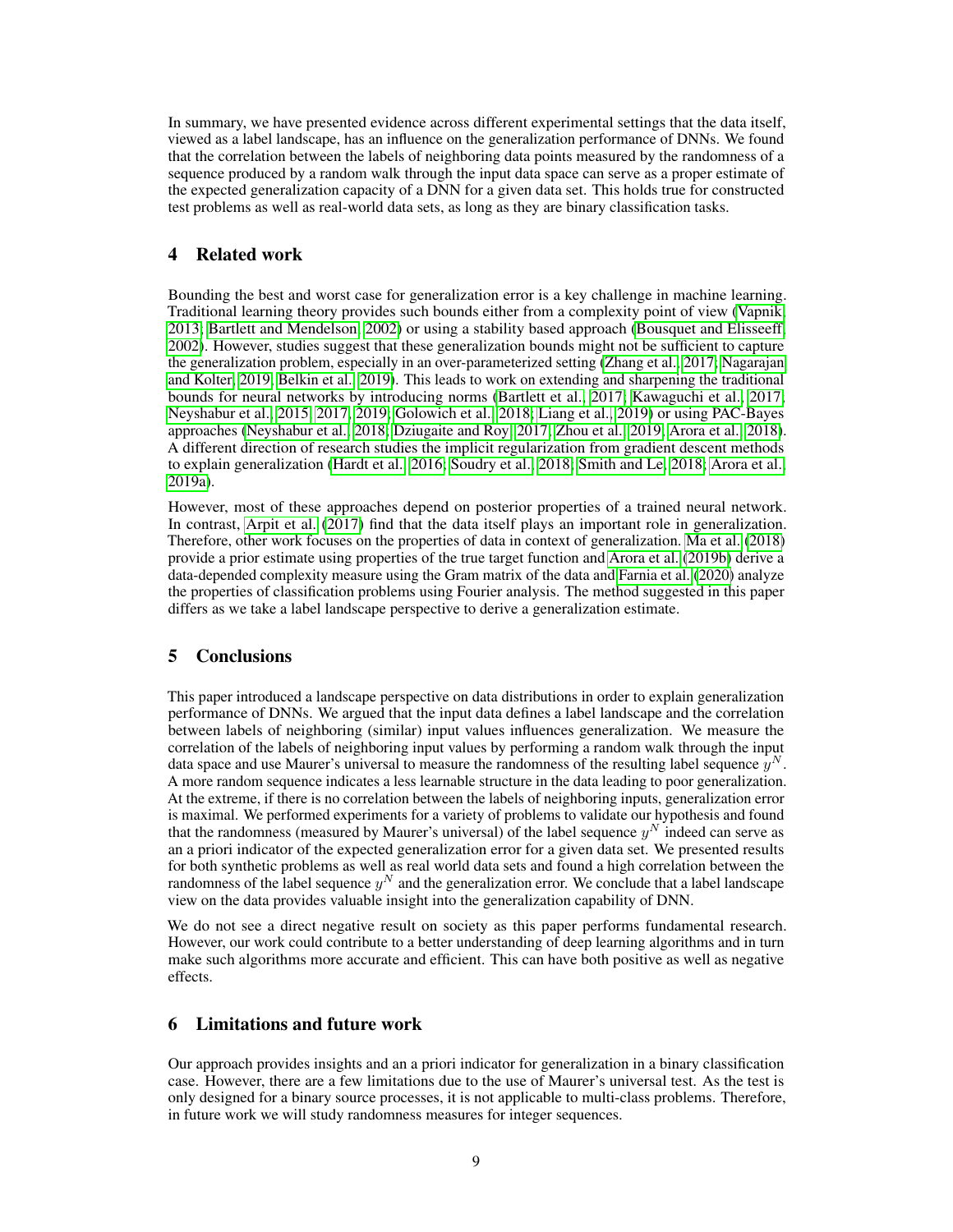If the decision variables are not known, our method depends on the approximation of the underlying manifold, for which we assume an Euclidean space. Approximating such a manifold can be challenging for more difficult data sets. Studying the impact of this approximation and different distance measures for the neighborhood could lead to a better understanding of our findings.

## **References**

- <span id="page-9-8"></span>Abadi, M., Barham, P., Chen, J., Chen, Z., Davis, A., Dean, J., Devin, M., Ghemawat, S., Irving, G., Isard, M., et al. (2016). Tensorflow: A system for large-scale machine learning. In *12th* {*USENIX*} *symposium on operating systems design and implementation (*{*OSDI*} *16)*, pages 265–283.
- <span id="page-9-16"></span>Arora, S., Cohen, N., Hu, W., and Luo, Y. (2019a). Implicit regularization in deep matrix factorization. In Wallach, H., Larochelle, H., Beygelzimer, A., d'Alché-Buc, F., Fox, E., and Garnett, R., editors, *Advances in Neural Information Processing Systems*, volume 32. Curran Associates, Inc.
- <span id="page-9-17"></span>Arora, S., Du, S., Hu, W., Li, Z., and Wang, R. (2019b). Fine-grained analysis of optimization and generalization for overparameterized two-layer neural networks. In *International Conference on Machine Learning*, pages 322–332. PMLR.
- <span id="page-9-14"></span>Arora, S., Ge, R., Neyshabur, B., and Zhang, Y. (2018). Stronger generalization bounds for deep nets via a compression approach. In *International Conference on Machine Learning*, pages 254–263. PMLR.
- <span id="page-9-2"></span>Arpit, D., Jastrz˛ebski, S., Ballas, N., Krueger, D., Bengio, E., Kanwal, M. S., Maharaj, T., Fischer, A., Courville, A., Bengio, Y., et al. (2017). A closer look at memorization in deep networks. In *International Conference on Machine Learning*, pages 233–242. PMLR.
- <span id="page-9-11"></span>Bartlett, P. L., Foster, D. J., and Telgarsky, M. J. (2017). Spectrally-normalized margin bounds for neural networks. In Guyon, I., Luxburg, U. V., Bengio, S., Wallach, H., Fergus, R., Vishwanathan, S., and Garnett, R., editors, *Advances in Neural Information Processing Systems*, volume 30. Curran Associates, Inc.
- <span id="page-9-0"></span>Bartlett, P. L. and Mendelson, S. (2002). Rademacher and gaussian complexities: Risk bounds and structural results. *Journal of Machine Learning Research*, 3(Nov):463–482.
- <span id="page-9-10"></span>Belkin, M., Hsu, D., Ma, S., and Mandal, S. (2019). Reconciling modern machine-learning practice and the classical bias–variance trade-off. *Proceedings of the National Academy of Sciences*, 116(32):15849–15854.
- <span id="page-9-5"></span>Bengio, Y., Delalleau, O., and Le Roux, N. (2006). The curse of highly variable functions for local kernel machines. *Advances in neural information processing systems*, 18:107.
- <span id="page-9-1"></span>Bousquet, O. and Elisseeff, A. (2002). Stability and generalization. *The Journal of Machine Learning Research*,  $2:499 - 526.$
- <span id="page-9-7"></span>Box, G. E. and Jenkins, G. M. (1976). Time series analysis: Forecasting and control san francisco. *Calif: Holden-Day*.
- <span id="page-9-6"></span>Coron, J.-S. and Naccache, D. (1998). An accurate evaluation of maurer's universal test. In *International Workshop on Selected Areas in Cryptography*, pages 57–71. Springer.
- <span id="page-9-4"></span>Cybenko, G. (1989). Approximation by superpositions of a sigmoidal function. *Mathematics of control, signals and systems*, 2(4):303–314.
- <span id="page-9-13"></span>Dziugaite, G. K. and Roy, D. M. (2017). Computing nonvacuous generalization bounds for deep (stochastic) neural networks with many more parameters than training data. *arXiv preprint arXiv:1703.11008*.
- <span id="page-9-3"></span>Elson, J., Douceur, J. R., Howell, J., and Saul, J. (2007). Asirra: a captcha that exploits interest-aligned manual image categorization. In *ACM Conference on Computer and Communications Security*, volume 7, pages 366–374.
- <span id="page-9-18"></span>Farnia, F., Zhang, J. M., and David, N. T. (2020). A fourier-based approach to generalization and optimization in deep learning. *IEEE Journal on Selected Areas in Information Theory*, 1(1):145–156.
- <span id="page-9-12"></span>Golowich, N., Rakhlin, A., and Shamir, O. (2018). Size-independent sample complexity of neural networks. In *Conference On Learning Theory*, pages 297–299. PMLR.
- <span id="page-9-9"></span>Goodfellow, I., Bengio, Y., Courville, A., and Bengio, Y. (2016). *Deep learning*, volume 1. MIT press Cambridge.
- <span id="page-9-15"></span>Hardt, M., Recht, B., and Singer, Y. (2016). Train faster, generalize better: Stability of stochastic gradient descent. In *International Conference on Machine Learning*, pages 1225–1234. PMLR.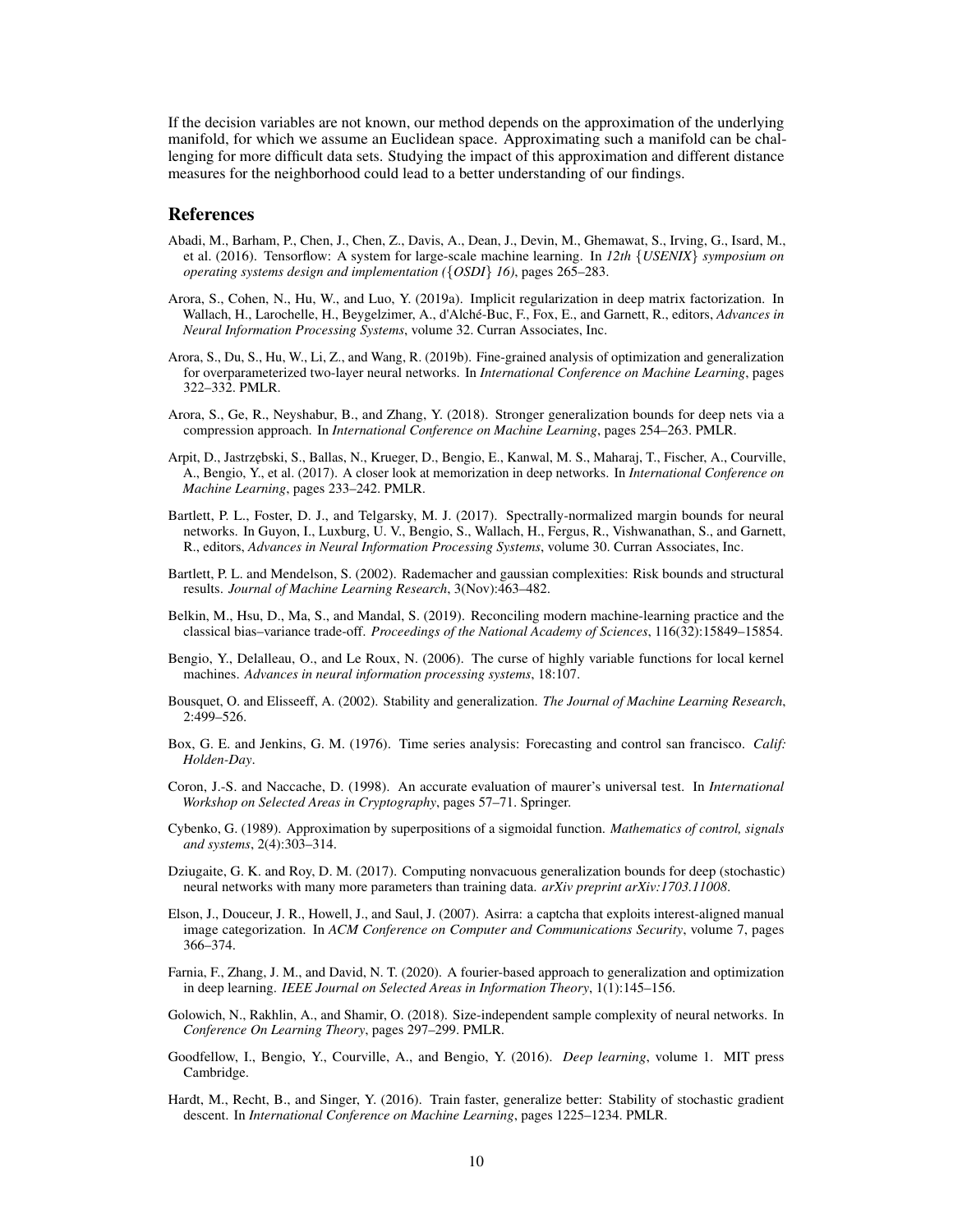- <span id="page-10-6"></span>Herrmann, S., Ochoa, G., and Rothlauf, F. (2016). Communities of local optima as funnels in fitness landscapes. In *Proceedings of the Genetic and Evolutionary Computation Conference 2016*, GECCO '16, page 325–331, New York, NY, USA. Association for Computing Machinery.
- <span id="page-10-12"></span>Hinton, G. E. and Salakhutdinov, R. R. (2006). Reducing the dimensionality of data with neural networks. *science*, 313(5786):504–507.
- <span id="page-10-5"></span>Hornik, K. (1991). Approximation capabilities of multilayer feedforward networks. *Neural networks*, 4(2):251– 257.
- <span id="page-10-9"></span>Imaizumi, M. and Fukumizu, K. (2019). Deep neural networks learn non-smooth functions effectively. In *The 22nd International Conference on Artificial Intelligence and Statistics*, pages 869–878. PMLR.
- <span id="page-10-7"></span>Jones, T. and Forrest, S. (1995). Fitness distance correlation as a measure of problem difficulty for genetic algorithms. In *Proceedings of the 6th International Conference on Genetic Algorithms*, page 184–192, San Francisco, CA, USA. Morgan Kaufmann Publishers Inc.
- <span id="page-10-15"></span>Kawaguchi, K., Kaelbling, L. P., and Bengio, Y. (2017). Generalization in deep learning. *arXiv preprint arXiv:1710.05468*.
- <span id="page-10-11"></span>Kingma, D. P. and Ba, J. (2014). Adam: A method for stochastic optimization. *arXiv preprint arXiv:1412.6980*.
- <span id="page-10-13"></span>Kingma, D. P. and Welling, M. (2013). Auto-encoding variational bayes. *arXiv preprint arXiv:1312.6114*.
- <span id="page-10-3"></span>Krizhevsky, A., Hinton, G., et al. (2009). Learning multiple layers of features from tiny images.
- <span id="page-10-0"></span>LeCun, Y., Bengio, Y., and Hinton, G. (2015). Deep learning. *nature*, 521(7553):436–444.
- <span id="page-10-2"></span>LeCun, Y., Bottou, L., Bengio, Y., and Haffner, P. (1998). Gradient-based learning applied to document recognition. *Proceedings of the IEEE*, 86(11):2278–2324.
- <span id="page-10-19"></span>Liang, T., Poggio, T., Rakhlin, A., and Stokes, J. (2019). Fisher-rao metric, geometry, and complexity of neural networks. In *The 22nd International Conference on Artificial Intelligence and Statistics*, pages 888–896. PMLR.
- <span id="page-10-23"></span>Ma, C., Wu, L., et al. (2018). A priori estimates of the population risk for two-layer neural networks. *arXiv preprint arXiv:1810.06397*.
- <span id="page-10-10"></span>Maurer, U. M. (1992). A universal statistical test for random bit generators. *Journal of cryptology*, 5(2):89–105.
- <span id="page-10-14"></span>Nagarajan, V. and Kolter, J. Z. (2019). Uniform convergence may be unable to explain generalization in deep learning. In Wallach, H., Larochelle, H., Beygelzimer, A., d'Alché-Buc, F., Fox, E., and Garnett, R., editors, *Advances in Neural Information Processing Systems*, volume 32. Curran Associates, Inc.
- <span id="page-10-17"></span>Neyshabur, B., Bhojanapalli, S., Mcallester, D., and Srebro, N. (2017). Exploring generalization in deep learning. In Guyon, I., Luxburg, U. V., Bengio, S., Wallach, H., Fergus, R., Vishwanathan, S., and Garnett, R., editors, *Advances in Neural Information Processing Systems*, volume 30. Curran Associates, Inc.
- <span id="page-10-20"></span>Neyshabur, B., Bhojanapalli, S., and Srebro, N. (2018). A pac-bayesian approach to spectrally-normalized margin bounds for neural networks. In *International Conference on Learning Representations*.
- <span id="page-10-18"></span>Neyshabur, B., Li, Z., Bhojanapalli, S., LeCun, Y., and Srebro, N. (2019). The role of over-parametrization in generalization of neural networks. In *International Conference on Learning Representations*.
- <span id="page-10-16"></span>Neyshabur, B., Tomioka, R., and Srebro, N. (2015). Norm-based capacity control in neural networks. In *Conference on Learning Theory*, pages 1376–1401. PMLR.
- <span id="page-10-8"></span>Rothlauf, F. (2011). *Design of modern heuristics: principles and application*. Springer Science & Business Media.
- <span id="page-10-22"></span>Smith, S. L. and Le, Q. V. (2018). A bayesian perspective on generalization and stochastic gradient descent. In *International Conference on Learning Representations*.
- <span id="page-10-21"></span>Soudry, D., Hoffer, E., Nacson, M. S., Gunasekar, S., and Srebro, N. (2018). The implicit bias of gradient descent on separable data. *The Journal of Machine Learning Research*, 19(1):2822–2878.
- <span id="page-10-4"></span>Vapnik, V. (1992). Principles of risk minimization for learning theory. In *Advances in neural information processing systems*, pages 831–838.
- <span id="page-10-1"></span>Vapnik, V. (2013). *The nature of statistical learning theory*. Springer science & business media.